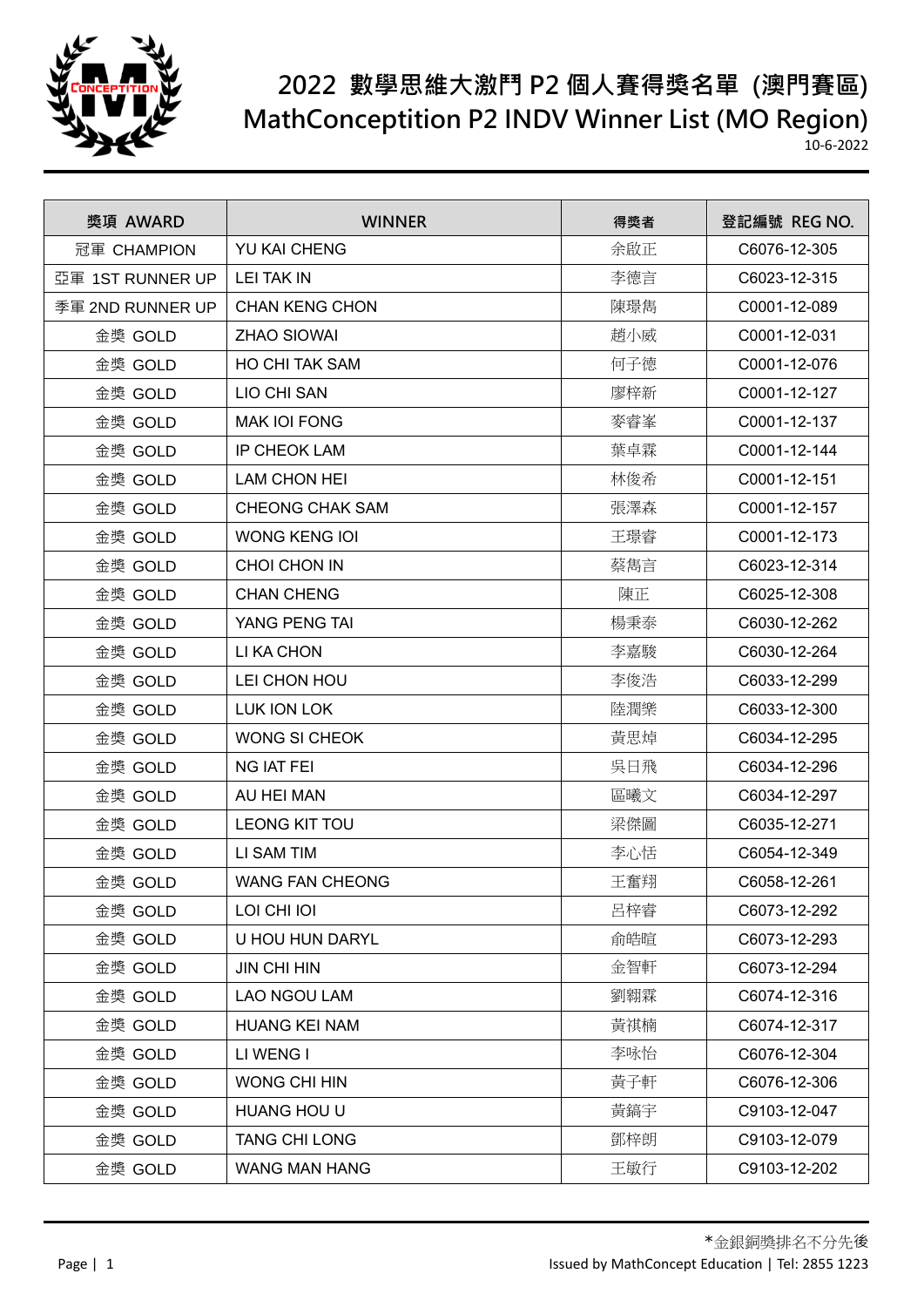

| 獎項 AWARD  | <b>WINNER</b>              | 得獎者  | 登記編號 REG NO. |
|-----------|----------------------------|------|--------------|
| 銀獎 SILVER | <b>WONG CHI SAM</b>        | 黃智深  | C0001-12-035 |
| 銀獎 SILVER | <b>TANG YIHANG</b>         | 唐一航  | C0001-12-063 |
| 銀獎 SILVER | <b>LIANG JIAQI</b>         | 梁家琦  | C0001-12-065 |
| 銀獎 SILVER | <b>CHAN MORRIS YU HANG</b> | 陳裕亨  | C0001-12-071 |
| 銀獎 SILVER | <b>DENG MING ZE</b>        | 鄧銘澤  | C0001-12-073 |
| 銀獎 SILVER | KO SON HIM                 | 高信謙  | C0001-12-081 |
| 銀獎 SILVER | U LOK IN                   | 余洛賢  | C0001-12-082 |
| 銀獎 SILVER | ZHOU CHON HOU              | 周駿豪  | C0001-12-102 |
| 銀獎 SILVER | <b>IM SENG FU</b>          | 嚴晟琥  | C0001-12-103 |
| 銀獎 SILVER | <b>TAM CHEOK IN</b>        | 譚卓言  | C0001-12-105 |
| 銀獎 SILVER | POU CHON HEI               | 蒲雋浠  | C0001-12-120 |
| 銀獎 SILVER | <b>LEI CHIT SAN</b>        | 李喆燊  | C0001-12-124 |
| 銀獎 SILVER | LI WAI HIN                 | 李瑋軒  | C0001-12-126 |
| 銀獎 SILVER | <b>TANG LAI TIN</b>        | 鄧禮天  | C0001-12-129 |
| 銀獎 SILVER | <b>MAK CHON WANG</b>       | 麥俊宏  | C0001-12-136 |
| 銀獎 SILVER | LAO UT TONG                | 劉玥彤  | C0001-12-139 |
| 銀獎 SILVER | <b>CAI HONG YI</b>         | 蔡宏一  | C0001-12-141 |
| 銀獎 SILVER | <b>LAM KAM CHON</b>        | 林錦駿  | C0001-12-147 |
| 銀獎 SILVER | CHOI U CHIT                | 蔡宇哲  | C0001-12-152 |
| 銀獎 SILVER | O LAI WA                   | 柯禮鏵  | C0001-12-154 |
| 銀獎 SILVER | <b>CHOI CHON FONG</b>      | 蔡駿鋒  | C0001-12-229 |
| 銀獎 SILVER | <b>NG NGA IENG</b>         | 吳雅盈  | C6008-12-322 |
| 銀獎 SILVER | <b>CHAO WENG IAN</b>       | 周永欣  | C6011-12-334 |
| 銀獎 SILVER | <b>MA MENG CHAK</b>        | 馬銘澤  | C6011-12-335 |
| 銀獎 SILVER | AO IEONG MENG HIN          | 歐陽銘軒 | C6011-12-336 |
| 銀獎 SILVER | WANG WAI HIN               | 王偉軒  | C6019-12-277 |
| 銀獎 SILVER | <b>WANG CHI HANG</b>       | 王梓行  | C6023-12-313 |
| 銀獎 SILVER | <b>LEONG ZEZITO</b>        | 梁昇翔  | C6025-12-309 |
| 銀獎 SILVER | <b>SUEN TSZ YAU</b>        | 孫梓祐  | C6026-12-257 |
| 銀獎 SILVER | <b>KUONG WA CHON</b>       | 鄺華駿  | C6026-12-258 |
| 銀獎 SILVER | <b>LEI KIN SENG</b>        | 李健誠  | C6030-12-263 |
| 銀獎 SILVER | CHE SON I                  | 謝淳而  | C6033-12-298 |
| 銀獎 SILVER | <b>GUO ZI HAO</b>          | 郭子豪  | C6039-12-289 |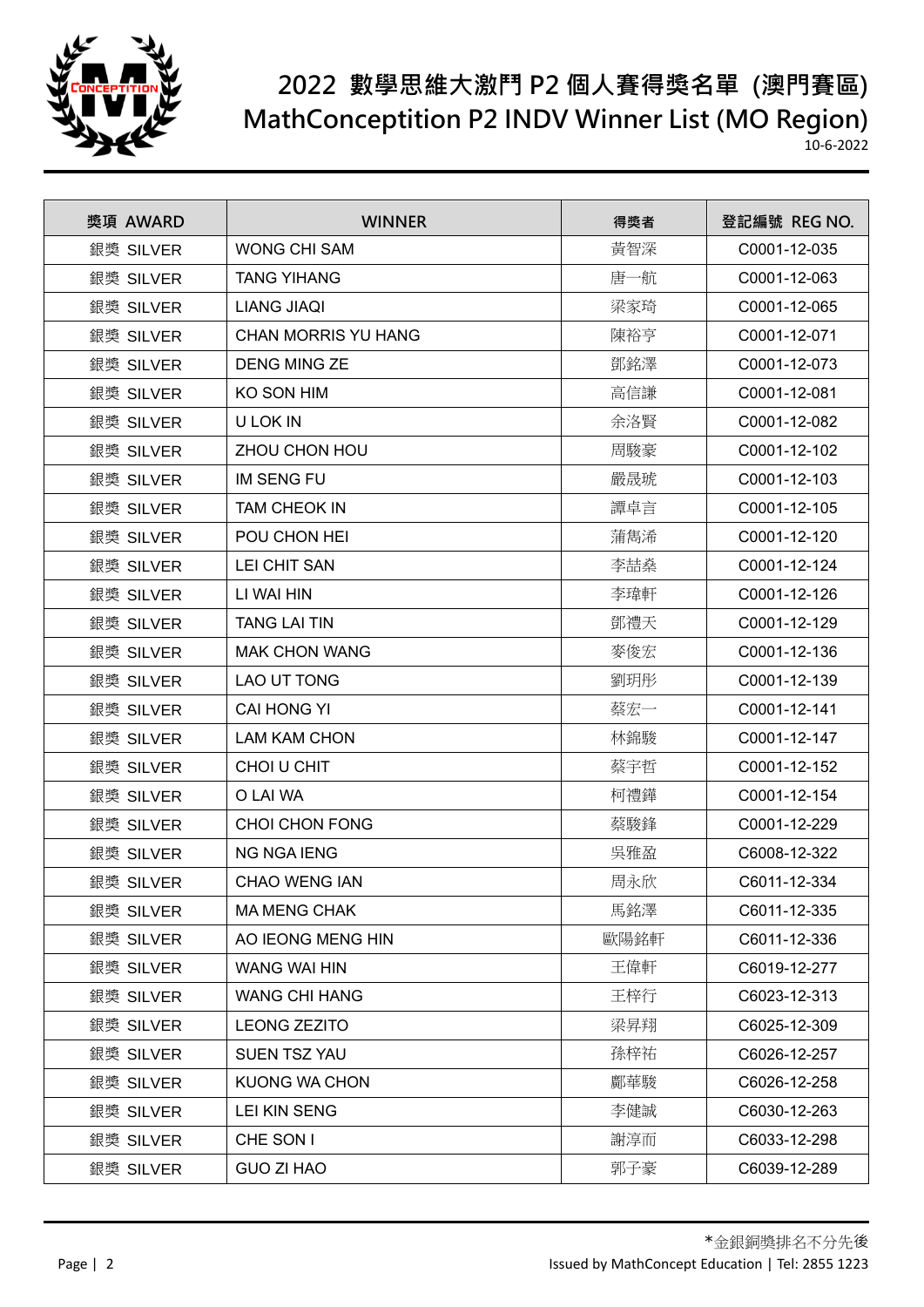

| 獎項 AWARD  | <b>WINNER</b>          | 得獎者  | 登記編號 REG NO. |
|-----------|------------------------|------|--------------|
| 銀獎 SILVER | YANG U HONG            | 楊宇航  | C6043-12-343 |
| 銀獎 SILVER | <b>KUAN HENDRY</b>     | 關駿熙  | C6044-12-288 |
| 銀獎 SILVER | <b>CHU CHONG HEI</b>   | 朱頌浠  | C6046-12-337 |
| 銀獎 SILVER | CHAN WAN U             | 陳韻如  | C6051-12-328 |
| 銀獎 SILVER | <b>VONG TENG WAI</b>   | 黃珽瑋  | C6053-12-276 |
| 銀獎 SILVER | AO IEONG HIO IAO       | 歐陽曉柔 | C6054-12-351 |
| 銀獎 SILVER | <b>ZHENG MAN HIM</b>   | 鄭文謙  | C6058-12-259 |
| 銀獎 SILVER | <b>CHEANG HOI PANG</b> | 鄭凱鵬  | C6065-12-310 |
| 銀獎 SILVER | <b>CHONG CHI PAN</b>   | 莊子彬  | C6065-12-311 |
| 銀獎 SILVER | <b>WONG CHAK FONG</b>  | 黃澤楓  | C6074-12-318 |
| 銀獎 SILVER | KOU CHI HEI            | 高梓熙  | C9101-12-006 |
| 銀獎 SILVER | LEI CHI LOK ZIV        | 李子樂  | C9101-12-095 |
| 銀獎 SILVER | <b>KWAN CHI CHENG</b>  | 關子澄  | C9102-12-021 |
| 銀獎 SILVER | <b>MAK CHUN NGAI</b>   | 麥俊毅  | C9102-12-192 |
| 銀獎 SILVER | AU CHI HEI             | 區志禧  | C9104-12-033 |
| 銀獎 SILVER | LOK HIM IOI            | 陸謙睿  | C9105-12-072 |
| 銅獎 BRONZE | <b>CHEN SEONG TEK</b>  | 陳尚迪  | C0001-12-003 |
| 銅獎 BRONZE | <b>CHAO KAHENG</b>     | 周嘉興  | C0001-12-007 |
| 銅獎 BRONZE | <b>ZHANG TINGYU</b>    | 张廷玉  | C0001-12-009 |
| 銅獎 BRONZE | SHAO HEI WUNHANNAH     | 邵熙媛  | C0001-12-022 |
| 銅獎 BRONZE | CHONG CHI IAO          | 庄芷悠  | C0001-12-027 |
| 銅獎 BRONZE | <b>FONG CHI LAI</b>    | 馮致禮  | C0001-12-050 |
| 銅獎 BRONZE | CHEN CHI HOU           | 陳梓皓  | C0001-12-078 |
| 銅獎 BRONZE | LEI IN SEONG           | 李妍緗  | C0001-12-084 |
| 銅獎 BRONZE | <b>IAN WAI TONG</b>    | 甄偉堂  | C0001-12-093 |
| 銅獎 BRONZE | <b>WONG LAP FONG</b>   | 黃立峰  | C0001-12-101 |
| 銅獎 BRONZE | <b>LAM KENG CHON</b>   | 林敬晉  | C0001-12-116 |
| 銅獎 BRONZE | LO LONG KEI DANIEL     | 羅朗琦  | C0001-12-117 |
| 銅獎 BRONZE | CHAN SEONG I           | 陳上懿  | C0001-12-118 |
| 銅獎 BRONZE | YEUNG SHEUNG JIT       | 楊尚哲  | C0001-12-119 |
| 銅獎 BRONZE | LAI CHEOK IN           | 賴卓賢  | C0001-12-121 |
| 銅獎 BRONZE | IP WENG SAM            | 葉泳琛  | C0001-12-123 |
| 銅獎 BRONZE | <b>LIU SIN HANG</b>    | 廖善衡  | C0001-12-128 |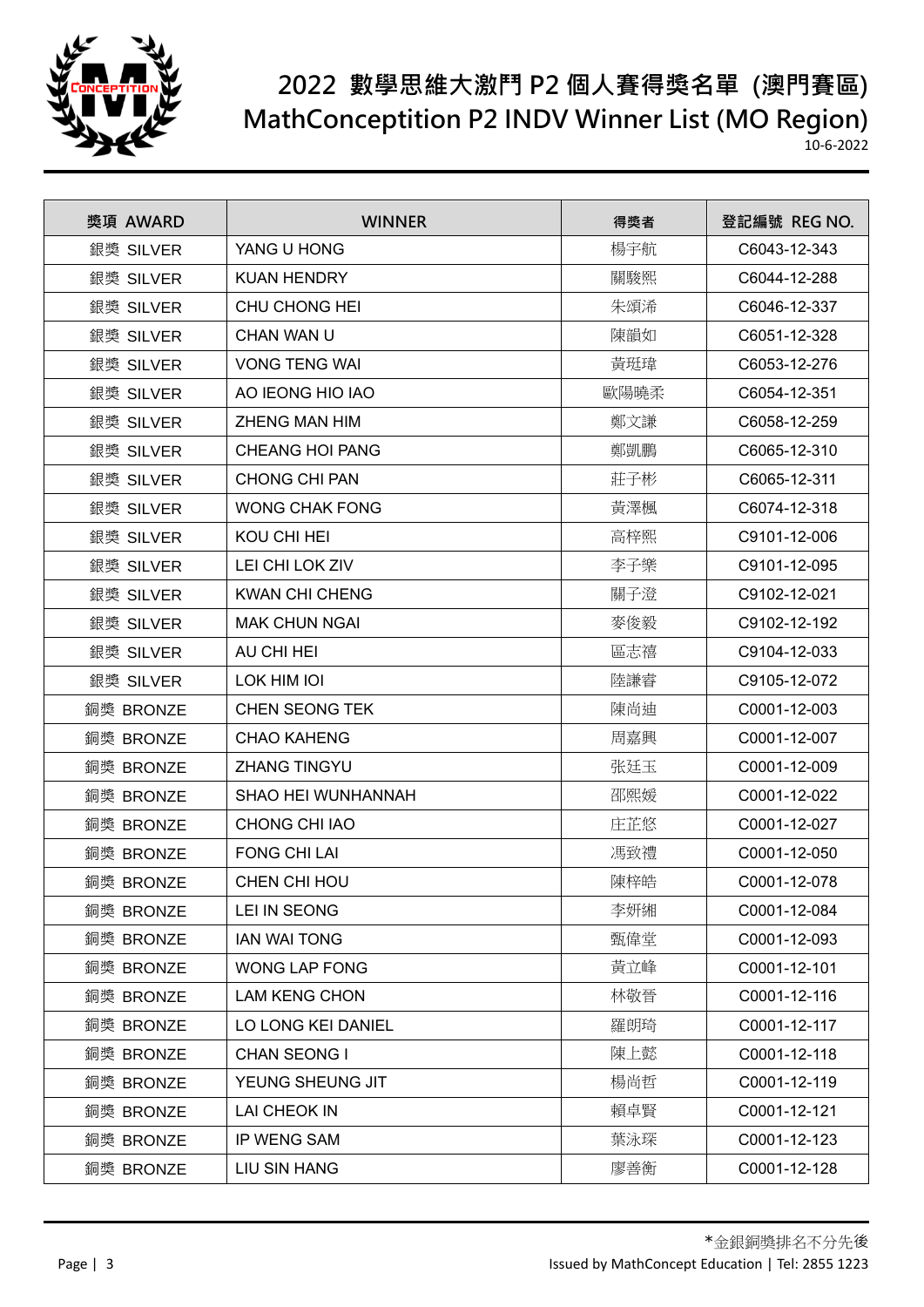

| 獎項 AWARD  | <b>WINNER</b>          | 得獎者 | 登記編號 REG NO. |
|-----------|------------------------|-----|--------------|
| 銅獎 BRONZE | TAM IAN UT             | 譚昕悅 | C0001-12-130 |
| 銅獎 BRONZE | <b>SOU FAN UT</b>      | 蘇凡越 | C0001-12-131 |
| 銅獎 BRONZE | <b>SU CHARLIZE</b>     | 蘇奕宇 | C0001-12-133 |
| 銅獎 BRONZE | <b>LAO WAI HIN</b>     | 劉維軒 | C0001-12-140 |
| 銅獎 BRONZE | KOU SIO TONG           | 高紹同 | C0001-12-143 |
| 銅獎 BRONZE | <b>NGAN HOI LAM</b>    | 顏煦霖 | C0001-12-145 |
| 銅獎 BRONZE | KOU IO WANG            | 高曜泓 | C0001-12-148 |
| 銅獎 BRONZE | <b>CHANG CHENG KEI</b> | 曾靖淇 | C0001-12-150 |
| 銅獎 BRONZE | <b>KU CHI HIM</b>      | 古子謙 | C0001-12-153 |
| 銅獎 BRONZE | CHIO CHI I             | 趙芷懿 | C0001-12-156 |
| 銅獎 BRONZE | <b>LAI POKHAM</b>      | 賴鉑涵 | C0001-12-177 |
| 銅獎 BRONZE | <b>LAM CHEOK IN</b>    | 林卓彥 | C0001-12-189 |
| 銅獎 BRONZE | <b>LAM MOK SAN</b>     | 林睦辰 | C0001-12-205 |
| 銅獎 BRONZE | CHOI CHEOK IO OSCAR    | 蔡倬堯 | C0001-12-215 |
| 銅獎 BRONZE | LEI U HANG             | 李宇衡 | C0001-12-220 |
| 銅獎 BRONZE | <b>CHAN SAM U</b>      | 陳心妤 | C6005-12-303 |
| 銅獎 BRONZE | CHEONG HIN U           | 張騫予 | C6015-12-321 |
| 銅獎 BRONZE | <b>TONG YING KIT</b>   | 唐英杰 | C6019-12-278 |
| 銅獎 BRONZE | <b>CHAN SIO FONG</b>   | 陳兆鋒 | C6019-12-279 |
| 銅獎 BRONZE | <b>CHAN KAM WANG</b>   | 陳錦宏 | C6026-12-256 |
| 銅獎 BRONZE | LI KAI I ARIANA        | 李佳頤 | C6027-12-265 |
| 銅獎 BRONZE | <b>WONG CHI CHON</b>   | 黃梓駿 | C6027-12-266 |
| 銅獎 BRONZE | <b>CHEN LONG ON</b>    | 陳蘢安 | C6027-12-267 |
| 銅獎 BRONZE | CHE MAN LOK            | 謝文樂 | C6035-12-272 |
| 銅獎 BRONZE | <b>KWONG NGOU HIM</b>  | 鄺翱謙 | C6035-12-273 |
| 銅獎 BRONZE | <b>CHAN HON CHAK</b>   | 陳瀚澤 | C6037-12-325 |
| 銅獎 BRONZE | <b>WONG SINGA</b>      | 王詩雅 | C6037-12-326 |
| 銅獎 BRONZE | LEI CHOI I             | 李彩宜 | C6037-12-327 |
| 銅獎 BRONZE | SHI YEUNG HO           | 施養浩 | C6039-12-290 |
| 銅獎 BRONZE | MIAO U MENG            | 繆裕茗 | C6039-12-291 |
| 銅獎 BRONZE | <b>TAM NGA CHIT</b>    | 譚雅哲 | C6043-12-344 |
| 銅獎 BRONZE | <b>CHAN KAYO</b>       | 陳朗然 | C6044-12-286 |
| 銅獎 BRONZE | <b>LEONG KIT</b>       | 梁永傑 | C6044-12-287 |